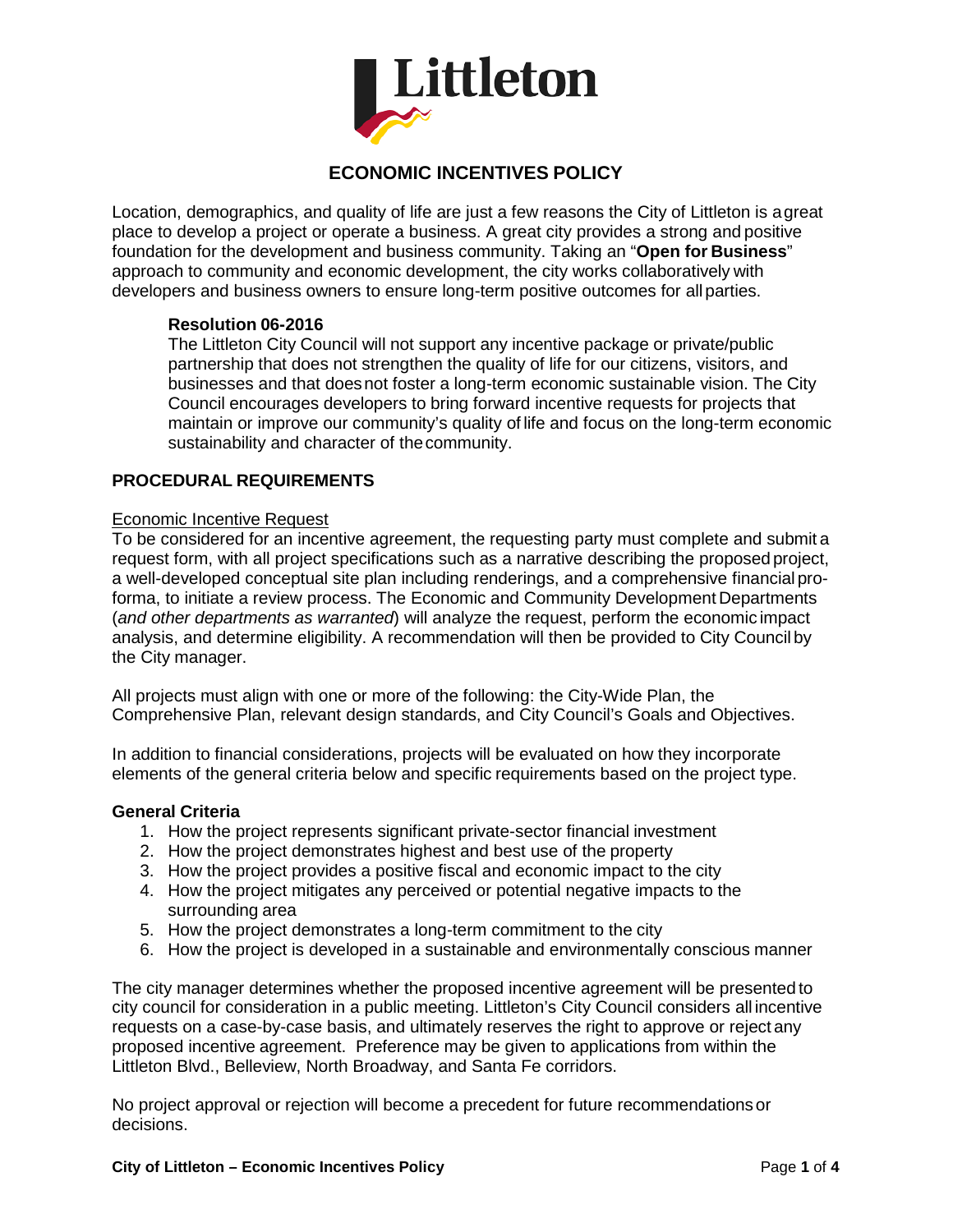

## Planning & Development Processes

The city will provide exceptional customer service and ensure that its applicants experiencean efficient and high-quality development process.

All projects are reviewed in a **Pre-Application Meeting**. When the applicant has a draft plan and proposed location, they will meet with city representatives who will provide comments, suggestions, and recommendations prior to formal submittal to ensure an efficient andeffective process. Timelines will be covered during the meeting. All projects will have a single point of contact throughout the city's development process.

Those exploring ideas for a business or development but who are not yet ready to submit adraft plan for a Pre-Application Meeting are encouraged to schedule an **Exploratory Meeting**. Economic Development and Community Development will provide land use information for a requesting party's due diligence.

## **PROJECT TYPES**

All requests must incorporate elements of the **General Criteria** in addition to specific requirements basedon the following project types:

### Retail Development

A retail development may be considered for an incentive agreement if the proposedproject:

- 1. Adds new and unique tenant(s) to the market and/or trade area, and
- 2. Minimizes the impacts of consumer expenditure cannibalization from existing businesses in the city

## Primary Employment

A commercial development which includes a substantial primary employment component may be considered for an incentive agreement if the proposed project:

- 1. Provides quality employment opportunities for Littleton's citizens and the region, and
	- a. Minimum of 50 net new jobs at a pay rate equal to 66% (*not including benefits*) of the area per capita income
- 2. Displays a significant investment in the property by purchasing real property within the city, and/or making significant capital improvements

## Commercial/Mixed-Use Annexation (*See the ComprehensivePlan*)

Littleton may provide incentives to enable the annexation of developed, partially developed, or vacant land that is commercial or mixed-use in nature if the project/property:

- 1. Is contiguous to the city limits and is a geographically logical addition, and
- 2. Is reasonably served by the city and its service/infrastructure providers

### Redevelopment/Revitalization

A redevelopment and/or revitalization project may be considered for an incentive agreementif the proposed project:

- 1. Improves the financial performance and viability of the existing property, and
- 2. Enhances the area and reflects the character of the community

## Residential Development

Residential development that meets the needs of the community and that makes and dedicates to the city any capital improvements beyond those required by the code, may qualify for an impact fee credit under §11-7-4 (see Addendum).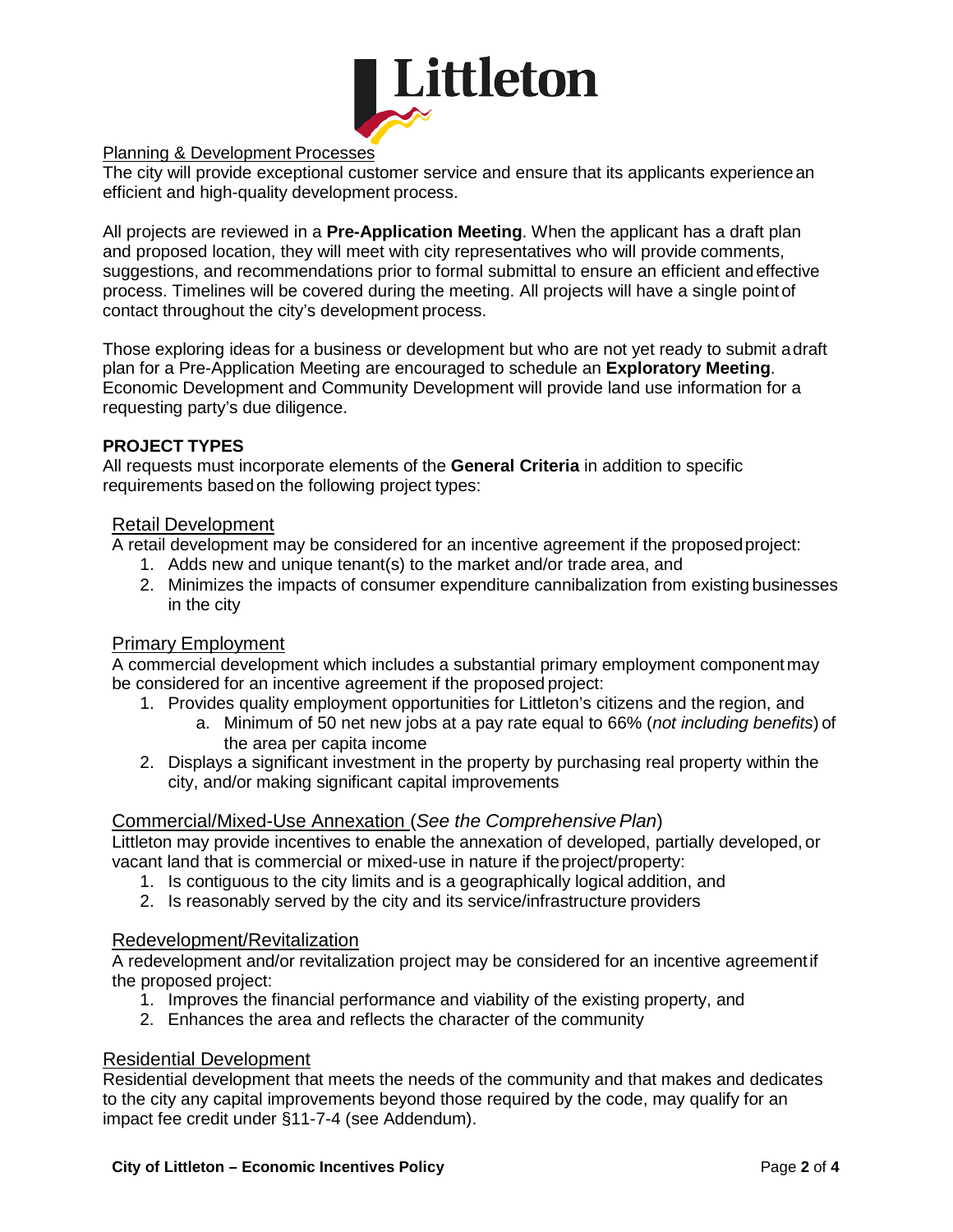

## **INCENTIVE TYPES**

## Sales Tax Reimbursement

A share-back or partial reimbursement of the city collected portion of retail sales tax generated from the project. All proceeds of a sales tax reimbursement must be utilized for a public or public-related purpose which advances the public health, safety, and welfare of thecommunity.

### Use Tax Reimbursement

A share-back or partial reimbursement of the city collected portion of use tax (*one-time usetax paid on the purchase price of all furniture, fixtures, equipment and supplies incidental to the opening or expansion of a business*).

### Construction Use Tax Reimbursement

A partial reimbursement of the construction use tax generated by constructing a project. All proceeds of the use tax reimbursement must be utilized for a public or public-related purpose which advances the public health, safety and welfare of the community.

## Fee Credits/Refunds

*See Addendum*

# Grant Programs

### **Revitalization Incentive Grant**

The program offers upto \$20,000 in matching funds to business tenants and property owners within the City of Littleton proposing projects that improve the appearance of existing buildings. Applications for consideration involve improvements visible from the public right of way and include architectural/design assistance, façade, landscape, parking areas, exterior lighting and Americans with Disabilities Act (ADA) and signage.

## Contact: **Economic Development**

303-795-3749

### **Main Street Historic District Grant**

The Main Street Historic Grant provides funding for improvements for property owners or tenants within the Main Street Historic District. Applications can be made for projects including architectural design assistance, façade work, removal of graffiti, maintenance, signage, or building improvements. Individual projects may be considered for awards up to\$50,000.

### Contact: **Community Development** 303-795-3755

## Other Available Incentives

Additional incentives may be considered on a case-by-case basis as the city council deems appropriate.

Additional incentives are available through other agencies, such as a business personal property tax rebate through the county, federal and state rehabilitation tax credit programs for historic properties, and various programs through the State Office of Economic Development and International Trade. Littleton staff will assist in these processes if projects qualify.